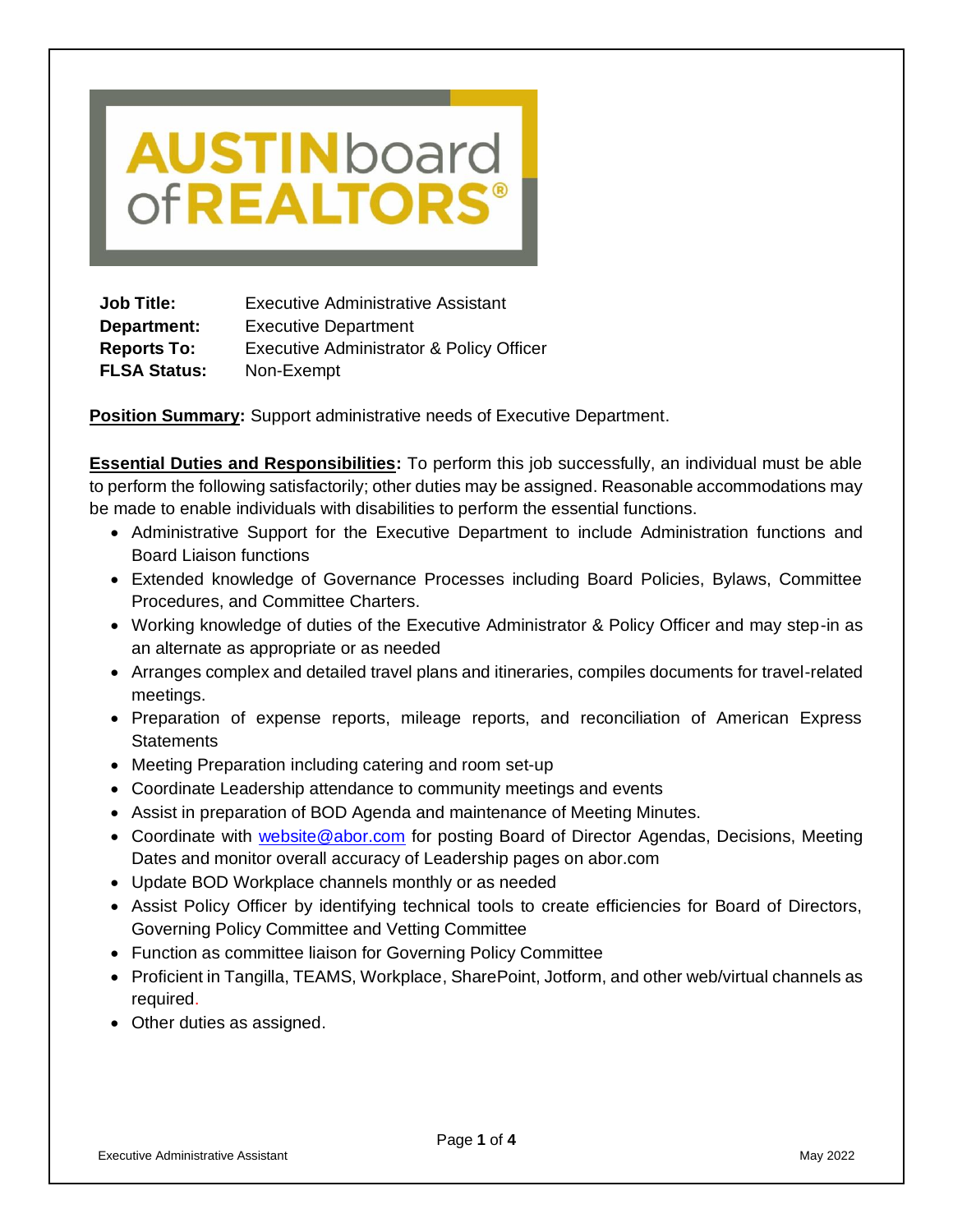**Competencies:** To perform the job successfully, an individual should demonstrate the following.

**Customer Service** - Displays courtesy and sensitivity. Manages difficult or emotional customer situations. Meets commitments. Responds promptly to customer needs. Solicits customer feedback to improve service.

**Cultural Awareness-** The capacity to recognize and value diversity as strengthening aspect of the workplace, to be willing to explore self-assessment, with positive intent manage the dynamics of difference, acquire and practice cultural knowledge and adapt to diversity and the cultural contexts of the communities one works and serves in.

**Commitment to Excellence-** Must demonstrate a commitment to quality by taking pride in your work and strive to deliver the best possible results. Actively looks for opportunities to improve the way you work, generate ideas for streamlining processes and consistently working to produce the best work product.

**Adaptive to Change/Flexible (general)-** Commits to drive change initiatives, receptive to frequent change occurring within the workplace. Exhibits an openness to different and new ways of doing things. Consistent willingness to modify one's preferred way of doing things for the greater good of the organization. Able to see the value and merit of perspectives other than own and can accept consensus without creating negative internal narratives. Demonstrates openness to organizational improvements to include but not limited to: organizational structures, systems, procedures, and technology. Quickly able to adapt to a different strategy and "fail fast" when an initially selected one isn't effective. Ability to modify a maintain a strongly held position in the face of contrary evidence.

**Adaptive and Change Management/Flexible (leaders)-** Ability to streamlining services, adjust budgets, reposition team roles to improve performance. Consistently drive change initiatives by being receptive and open to frequent change occurring within the workplace. Demonstrates strong people skills and define and articulate a clear direction for employees and customer (if applicable) understand. Consistent willingness to modify one's preferred way of doing things for the greater good of the organization. Able to see the value and merit of perspectives other than own and can accept consensus without creating negative internal narratives. Demonstrates openness to organizational improvements to include but not limited to organizational structures, systems, procedures, and technology. Quickly able to adapt to a different strategy and "fail fast" when an initially selected one isn't effective. Ability to modify a maintain a strongly held position in the face of contrary evidence.

**Attention to Communication-** Ability to convey information cross functionally and to ensure that information is passed on to others who should be kept informed. Consistently ensures that others directly involved in a work project, initiative or effort are kept informed about changes, modifications, developments, and deliverables. Committed to sharing important information in a timely manner and as appropriate. Leverages multiple channels or modes of communicate important information (example: phone, text systems, memos, newsletters, meetings, electronic mail).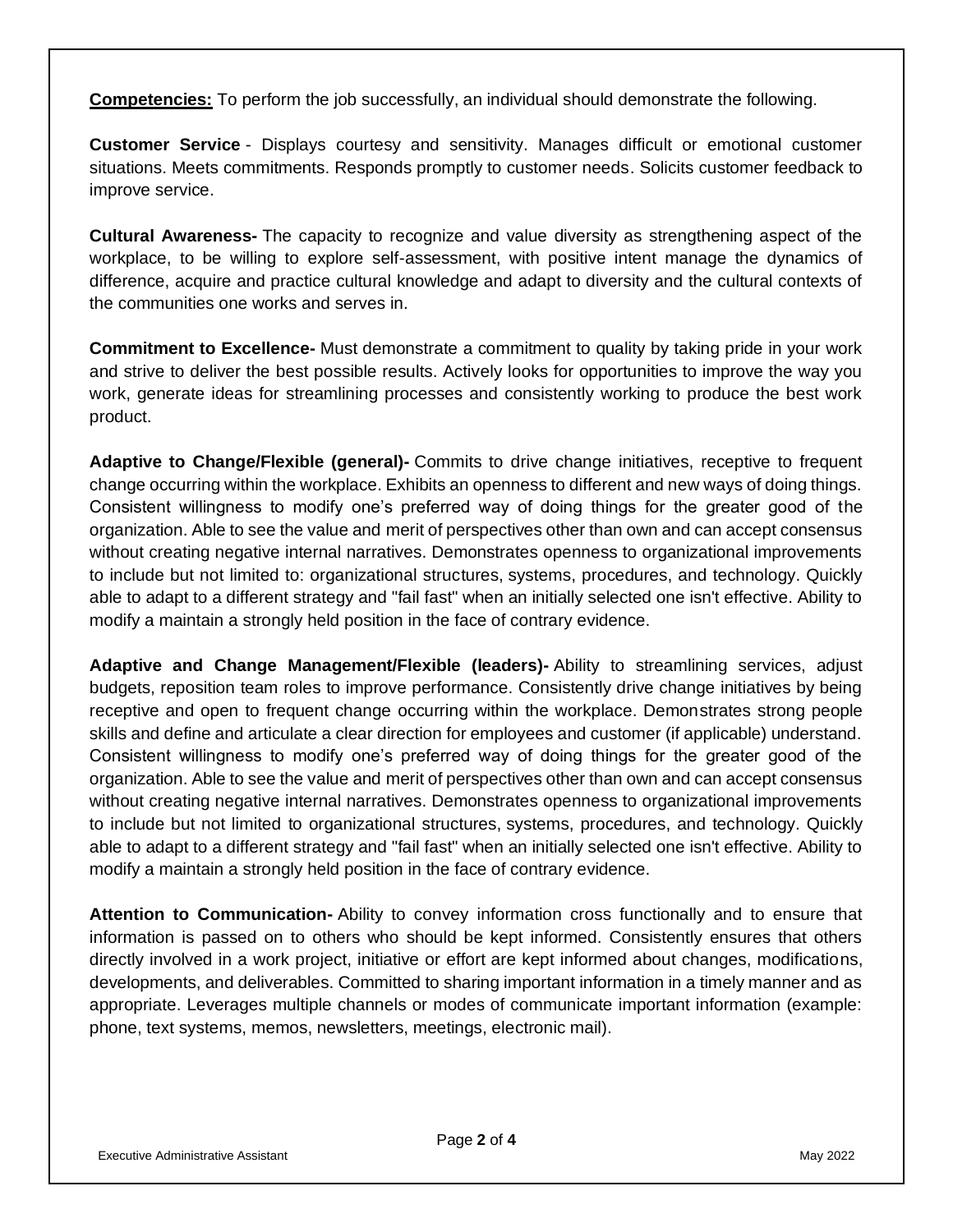**Managing Competing Priorities-**Ability to reprioritize tasks and projects, maintain and/or negotiate deadlines when needed. that works for both of you. Ability to reprioritize often and consistently affirm and oversee current priorities and adjust when the priorities shift, ideally while maintaining professional working relationships.

**Detail oriented** – Must have strong attention to detail and be able to prioritize and manage multiple tasks simultaneously.

**Cost Consciousness -** Works within approved budget. Conserves organizational resources.

**Project Management -** Coordinates projects. Communicates changes and progress. Completes projects on time and budget.

**Dependability** - Commits to doing the best job possible. Follows instruction. Keeps commitments. Meets attendance and punctuality guidelines. Responds to requests for service and assistance. Takes responsibility for own actions.

**Planning & Organization** - Integrates changes smoothly. Plans for additional resources. Prioritizes and plans work activities. Sets goals and objectives. Uses time efficiently. Works in an organized manner.

**Innovation -** Displays original thinking and creativity. Meets challenges with resourcefulness. Generates suggestions for improving work. Develops innovative approaches and ideas. Presents ideas and information in a manner that gets others' attention.

**Quality** – Fosters quality focus in others. Improves processes. Measures key outcomes. Sets clear quality requirements. Solicits and applies customer feedback.

**Use of Technology** - Adapts to new technologies. Demonstrates required skills. Keeps technical skills up to date. Troubleshoots technological problems. Uses technology to increase productivity.

**Qualifications:** To perform this job successfully, an individual must be able to perform each essential duty satisfactorily. The requirements listed below are representative of the knowledge, skill, and/or ability required. Reasonable accommodations may be made to enable individuals with disabilities to perform the essential functions.

## **Education/Experience:**

High school diploma is required, 2-year degree is preferred. Three to five years of relevant work experience in a similar role.

#### **Language Ability:**

Read, analyze and interpret business, professional, technical or governmental documents. Write reports, business correspondence and procedure manuals. Effectively present information and respond to questions from managers, customers and the public.